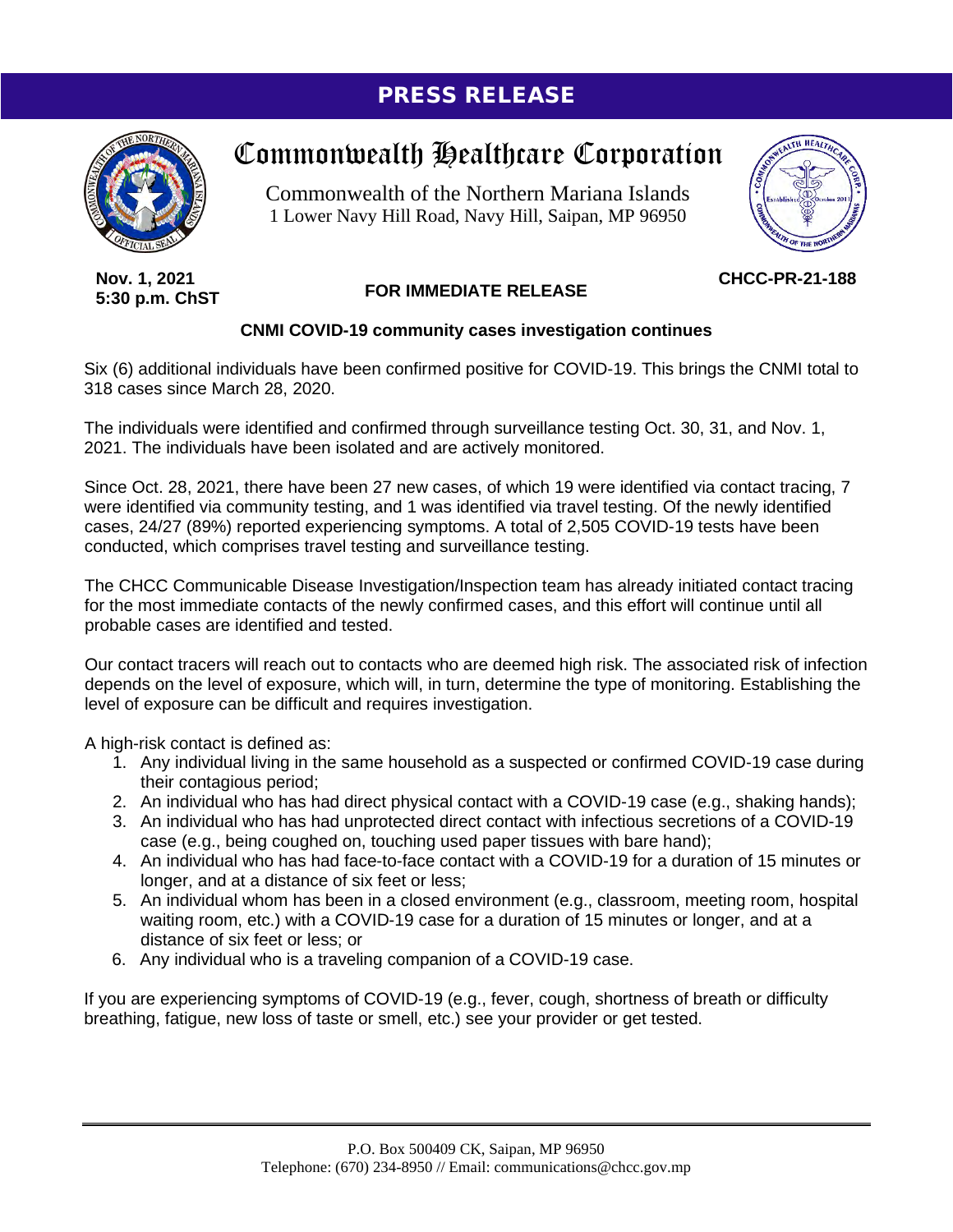A COVID-19 vaccine initial series is the best protection available. Booster/additional doses are available at the Multi-Purpose Center, Monday to Saturday, 8 a.m. – 4 p.m. Currently, 2,841 additional/booster doses have been administered.

Residents are highly encouraged to register for initial COVID-19 vaccinations or booster shots at [www.vaccinatecnmi.com,](http://www.vaccinatecnmi.com/) by calling the CHCC call center at (670) 682-SHOT (7468), or registering in person. Free rides to and from COVID-19 vaccine appointments are available.

COVID-19 vaccinations for 5-11-year-olds will be announced as soon as possible.

To register for community-based testing, visit [https://covidtesting.chcc.health.](https://covidtesting.chcc.health/) If no testing locations are available, it means all spots have been filled. No code is required to register for community-based testing.

The CNMI is reminded to watch out for misinformation and to follow updates directly from the Governor's COVID-19 Task Force and the CHCC. The spread of misinformation is just as dangerous as the virus itself.

View the new CHCC COVID-19 dashboard at <https://chcc.datadriven.health/covid19> (Updates next business day).

For more information about CHCC programs, follow @cnmichcc on Facebook, Instagram, and Twitter; visit [www.chcc.gov.mp;](http://www.chcc.gov.mp/) or call (670) 234-8950.

This press release may be found online at [http://www.chcc.gov.mp/pressrelease.html.](http://www.chcc.gov.mp/pressrelease.html)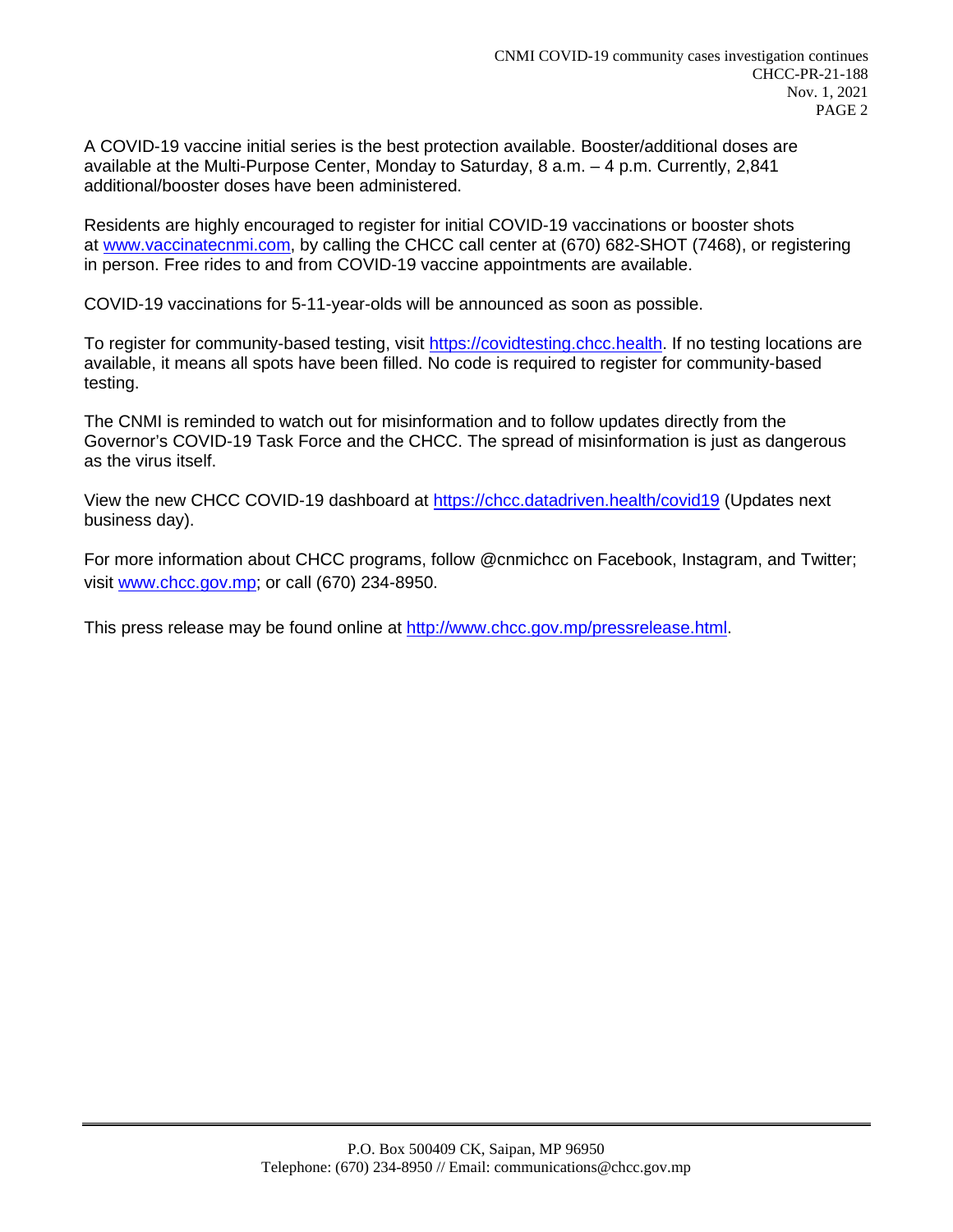#### **Active Cluster and Case Update**

#### **As of 1 PM, 11/1/2021 - Total Active Cases: 28**

#### **Cluster 1 (n=12)**

#### Summary

- On Thursday, October 28, the first case in the cluster was identified through routine schoolbased screening as a student at a middle school. Contact tracing led to the identification of multiple instances of household transmission to family members and close acquaintances in multiple households. Earliest onset of cases linked to this cluster is 10/7/2021.

#### Cases

- To date, there are a total of 12 cases
	- o 12 are household contacts to another case in the cluster
	- o 12 are in isolation at Kanoa

#### **Contacts**

- Close contacts were identified at the school, workplaces, households, etc.
- Close contacts and guardians are in quarantine at Kanoa Resort, first day of 5-day test out is 11/2/2021

#### **Cluster 2 (n=9)**

Summary

- On Thursday, October 28, the first case in the cluster was identified through routine schoolbased screening as a staff member at a middle school. Contact tracing led to the identification of household transmission to family members in two different households and workplace transmission. Earliest onset of cases linked to this cluster is 10/20/2021.

#### Cases

- To date, there are a total of 9 cases
	- o 9 are household contacts to another case in the cluster
	- o 2 are workplace contacts to each other
	- o 9 are in isolation at Kanoa

#### **Contacts**

- Close contacts were identified at the school, workplaces, households, etc.
- Close contacts and guardians are in quarantine at Kanoa Resort, first day of 5-day test out is 11/2/2021

#### **Unlinked cases (n=5)**

Cases

- To date, there are a total of 5 unlinked community cases
	- o Two are household contacts to each other, with the first case identified on 10/29/2021 through community-based testing
	- One case was identified on  $10/31/2021$  through community-based testing
	- o Two are household contacts to each other, with the first case identified on 11/1/2021 through

#### **Active cases identified in border quarantine (n=2)**

- 1. One case identified on 10/23/2021 in border quarantine
- 2. One case identified on 10/29/2021 in border quarantine